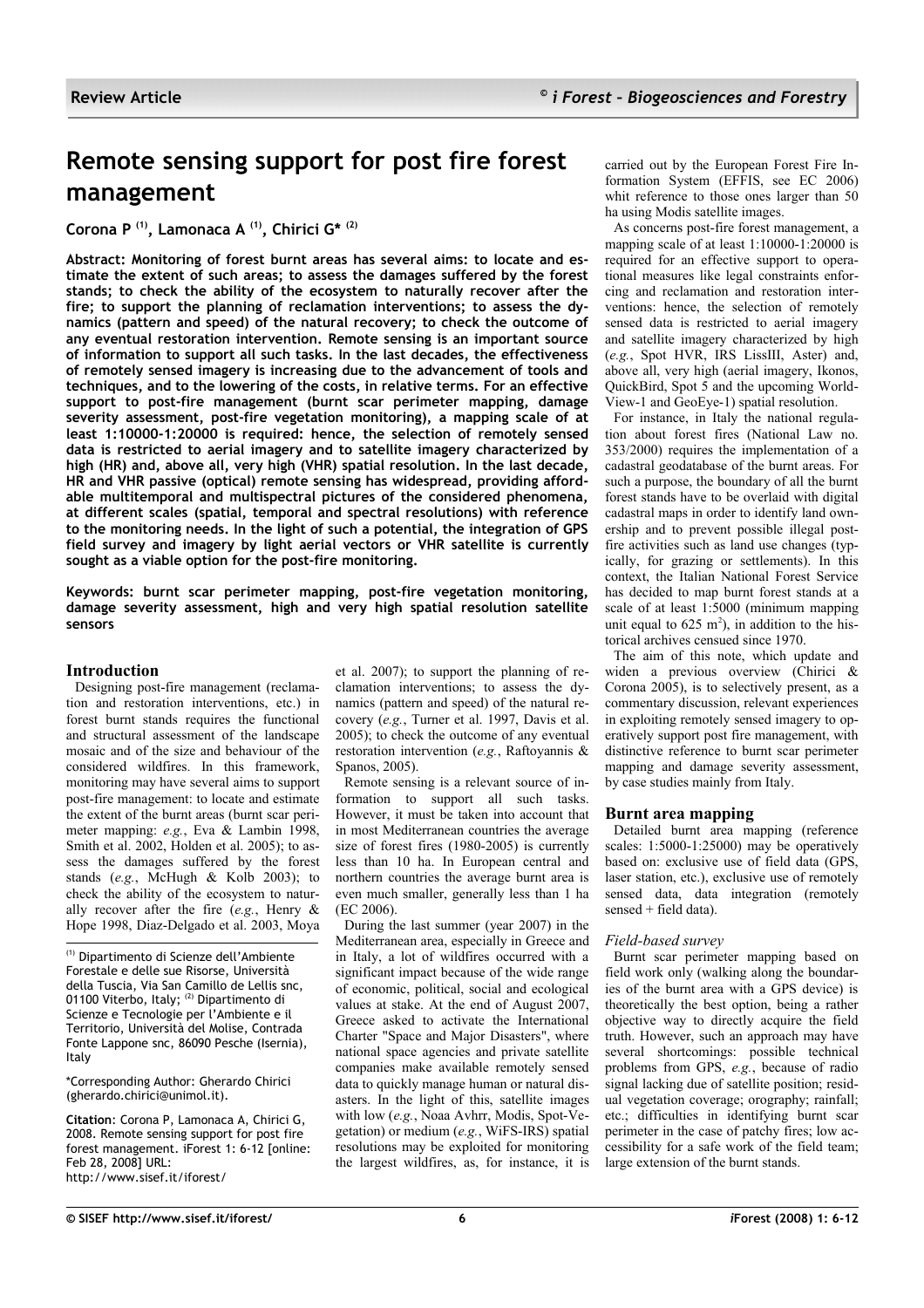When such shortcomings becoame operatively relevant, then the following options for the field work may be considered:

- field mapping based on digital orthophotos supported by a digital based topographic map (at least at 1:10000 scale) loaded on a palm or tablet PC connected with GPS: in a standard GIS environment the operator can digitise manually the boundary of the fire visually localized;
- proximal sensing: the method is based on the availability of a multiple station made by a GPS and a laser collimeter connected together by a palm or tablet PC; the operator, located on a favourable point of view, looks at the burnt area, registers its position by GPS and then acquires the coordinates of some relevant points of the burnt area with the laser instruments; such a procedure is particularly suitable in case of low accessibility on the burnt stand, when fire boundary is rather regular or even in the case of patchy fires (in latter case, a distant point of view can simplify the identification of the scar perimeter); however, the procedure requires specific equipment and technical skill and it has to be carried out just after the event, especially under Mediterranean conditions where vegetation regrowth is very fast.

## *Remote sensing-based survey*

Burnt areas have a typical spectral signature, especially if analysed by a multitemporal approach, because of the different ground coverage between pre-fire (vegetation) and post-fire (white ash, black ash, bare soil, dead vegetation) conditions (Lentile et al. 2006).

Aerial photography has an high efficiency potential for detecting and delineating burnt areas, especially in the case of light aerial vectors and in the case of sensors capturing infrared  $(IR)$  and near infrared  $(NIR)$  reflectances. However, in the last decade the most growing segment of remote sensing is that of passive (optical) multispectral imagery from satellites for earth observation (EO), due to the relative lowering of the costs and increasing spatial resolution (Wuldner & Franklin 2003). Almost all the different types of available passive and active EO imagery have been tested for experimental tests and/or for developing operative services for fire risk forecasting, near real time alarm and support for fire fighters, burnt area mapping, quantification of burnt biomass, evaluation of fire severity and damage assessment, and vegetation regrowth monitoring.

As mentioned, for most post-fire operational applications, high  $(HR)$  and, above all, very high (VHR) resolution data are particularly suitable today: they are characterized by improved information depth (over 8 bit per pixel per spectral band), fairly high signal-to-noise ratios and allow mapping with a



<span id="page-1-0"></span>**Fig. 1** - Example of the behaviour of MNI index to identify burnt forest stands in Campania (Central Italy) by the near infrared band from Landsat 7 ETM+ images. Above, MNI index elaborated from a post-fire image acquired the  $2<sup>nd</sup>$  of August 2000 and a pre-fire image acquired the  $1<sup>st</sup>$  of July 2000: the areas with lower photosynthetic activity are darker. Below, MNI index for the same area from a post-fire image acquired the  $2<sup>nd</sup>$  of August 2000 and an image acquired during the following growing season  $(1^{\text{st}}$  of May 2001): the areas with increasing photosynthetic activity are lighter. White circles in the above image identify the burnt areas.

consistent geometrical reliability for management purposes (*e.g.*, panchromatic : 10 m for Spot HRV; 6 m for IRS-1C and Spot 4; 2.5 m for Spot 5;  $\leq$ 1 m for Quickbird and Ikonos;  $\leq 0.\overline{5}$  m for the upcoming World-View-1 and GeoEye-1).

Image classification methods may be based on manual photointerpretation or on automatic/semiautomatic image processing algorithms (Franklin 2001, Lillesand et al. 2004). The approach may be mono-temporal, based on the acquisition of just a single postfire image, or multi-temporal, based on the acquisition of at least two images, one prefire and one post-fire.

Monotemporal approach is relatively cheap and of easy technical implementation. However, the identification of burnt areas may be difficult if the image is acquired during the spring or it is temporally distant from the event. In such situations, the vegetation regrowth may change the spectral signature of the burnt area which may become similar to that of the surrounding unburnt land cover. Classification problems may also arise when forest and non-forest fires have to be distinguished. The monotemporal approach is commonly applied by HR/VHR data. Distinctively, object oriented-based techniques can significantly improve the detection of burnt area mapping by VHR data (Gitas et al. 2004, Mitri & Gitas 2004, 2006). In the case of medium-low resolution data (pixels of size between 180-250 m and 1 km), burnt areas pixels frequently have a mix signature with averaged digital numbers corresponding also to unburnt ground coverages.

In the case of multitemporal approach, based on the acquisition of (at least) two images (pre- and post-fire), the identification of burnt area is as easier as the post-fire image is acquired temporally closer to the event. The classification of the area based on the type of vegetation burnt is more feasible than the monotemporal approach. However, the multitemporal method is more expensive and technically complex to be implemented, since all the images have to be geometrically co-registered and spectrally normalised.

Multitemporal low and medium resolution EO data are frequently used for monitoring big forest fires over large territories (*e.g.* Stroppiana et al. 2003, Csiszar et al. 2005). HR/VHR imagery is usually exploited to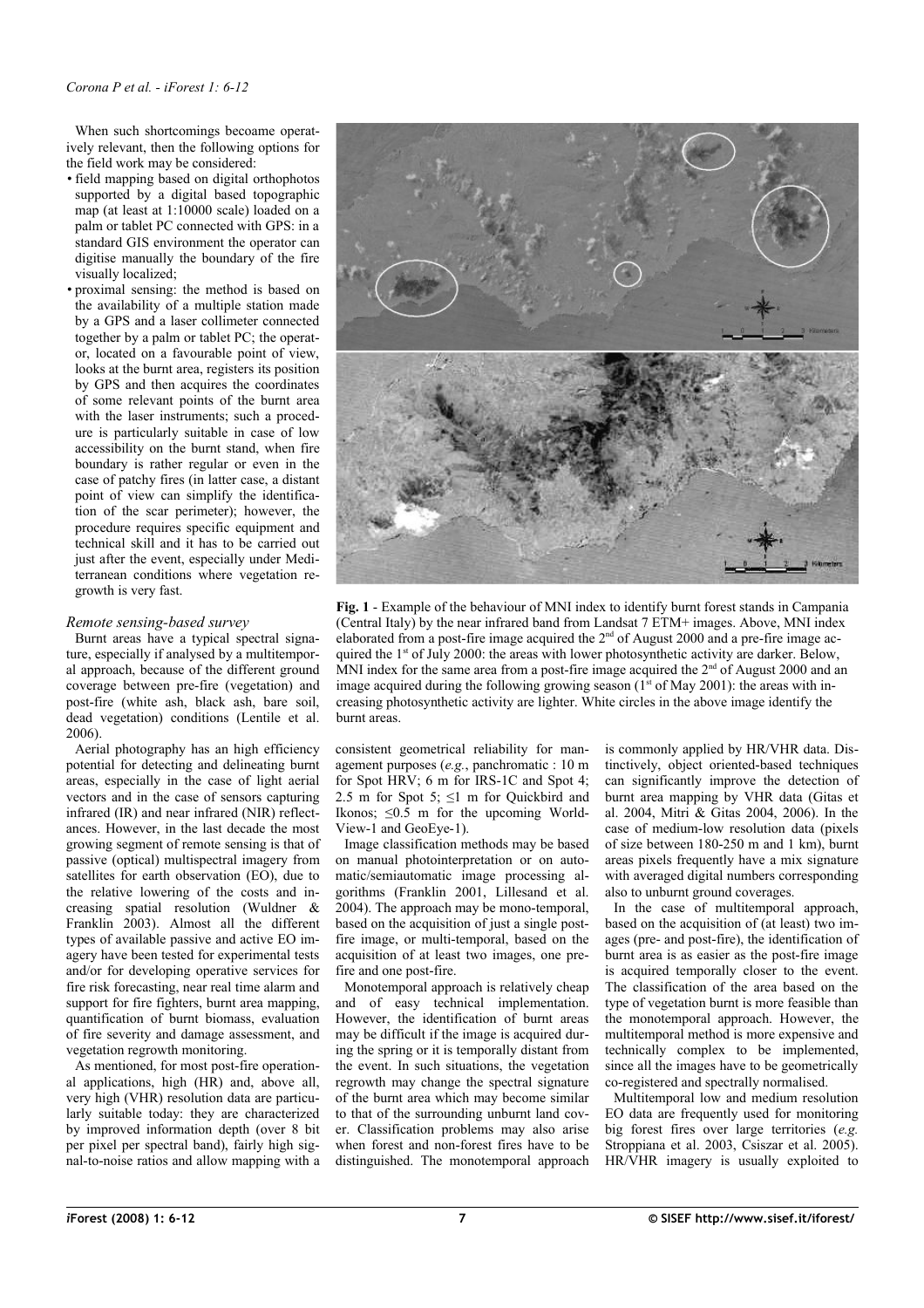support post-fire management by: (i) comparison of the digital numbers from selected bands or their combination (vegetation indices), before and after the fire; (ii) comparison of the classifications independently carried out before and after the fire.

Beyond the well known NDVI (Normalized Difference Vegetation Index) and IRI (Infrared Index), which exploit the reflectances in the red and NIR bands, the most effective vegetation indices for forest burnt area mapping prove to be NBR (Normalized Burned Ratio), based on red and SWIR bands, and NBRT, a modification of the latter which includes also the so called "scaled brightness temperature" derived from the thermic band (Holden et al. 2005).

The multitemporal quantitative comparison can be normalised through the MNI index, ranging between -1 and  $+1$ ,  $MNI = (image<sub>post</sub>)$ - *image*pre)/(*image*post + *image*pre), where *image* is a vegetation index or the digital number of a given band, *image*post is acquired after the fire event and *image*<sub>pre</sub> is acquired before the fire event. MNI index may be applied in order to identify burnt areas also on the basis of post-fire regrowth: acquiring *image*<sub>pre</sub> just after the fire and *image*<sub>post</sub> some time after, in the resulting MNI image the burnt areas are usually characterized by significantly higher values than the surroundings (Chirici & Corona 2005).

## *Operative case studies*

#### **Cadastral geodatabases of burnt areas in Campania (Southern Italy)**

Regione Campania has implemented a cadastral geodatabase of burnt areas for the years from 2000 to 2003 in order to answer legal specifications settled by the already mentioned Italian regulation on forest fires (Law no. 353/2000).

The mapping procedure was based on a two-step approach. In a first phase, for each year an unsupervised analysis of multitemporal Landsat 7 ETM+ imagery was carried out in order to identify those areas with a spectral behaviour compatible with a forest fire event. For such a task, the MNI index based on band 4 (NIR channel) of Landsat 7 ETM+ sensor was determined as the best tool for an unsupervised approach, confirming previous experiences (Bottai et al. 2000). In the MNI image, burnt areas have lower values than unburnt ones because of decreased level of photosynthetic activity [\(Fig.](#page-1-0) [1\)](#page-1-0). However, such a spectral behaviour is compatible also with other events such as forest clearcuttings that, on the other hand, may be distinguished because of their regular geometric shapes. For each year of analysis several MNI images were elaborated in order to automatically identify burnt areas also on the basis of post fire photosynthetic decrease and regrowth photosynthetic increase. The final result is a reliable database of possible burnt areas.

In the second step, each possible burnt area were assessed also combining the geodatabase of field surveys acquired by the National Forest Service. If a possible fire was confirmed by official field report, the perimeter of burnt area was digitised manually at a reference scale of 1:10000 on the basis of digital orthophotos, yearly acquired, and digital topographic maps. The resulting final geodatabase of burnt areas was finally overlayed with digital cadastral maps in order to identify landowners for the application of the National Law no. 353/2000. A total number of 19 Landsat images was elaborated in order to identify 2080 forest fires, for a total burnt area, in four years, of 23068 ha (Grasso et al. 2004).

#### **European Forest Fire Rapid Damage Assessment System**

At the European level, the EFFIS service (see Introduction) analyses a multitemporal database of medium resolution EO images to map forest fires larger than 50 ha for each Mediterranean country (Portugal, Spain, France, Italy, Greece), every year. All the information is stored in a module referred to as EFFIS Rapid Damage Assessment (RDA) and it performes the evaluation of damages at least twice during a fire campaign. The service is implemented by the Joint Research Centre of the European Commission of Ispra (EC-JRC) since 1997 supporting the Forest Focus regulation (EC-2152/2003) (EC 2006).

The RDA procedure is based on the multitemporal analysis of MODIS images acquired during the vegetation season in order to identify the events. In a second step, burnt areas boundaries are overlaid with Corine Land Cover vector database to identify burnt land covers. For each country quantitative relationships have been established between fire statistics from national authorities and large forest fires mapped by RDA module. Hence, the EFFIS RDA system is able to estimate yearly the total forest burnt area on a national level for the considered countries, with good accuracy (EC 2006). However, the produced figures have only a statistical meaning, and even for large fires they cannot be used for burnt area monitoring at the detailed scale required by post fire management (legal framework, reclamation and restoration activities, etc.).

#### **Object-based approach**

Object-based techniques are particularly efficient to exploit the information by HR/VHR remotely sensed data (Benz et al. 2004). They have been successfully used to accurately map burnt forest stands in many Mediterranean areas. Mitri & Gitas (2006) developed an object-oriented model using a post-fire Ikonos imagery of Thasos island (Greece) to distinguish between surface and canopy burn by a monotemporal approach: the overall accuracy of classification was 0.87. A similar level of classification accuracy is reported by Chirici & Corona (2006) with reference to events occurred in northern Latium (central Italy) assessed by MNI in



<span id="page-2-0"></span>**Fig. 2** - Multiresolution segmentation of an Ikonos image of burnt forest stands after six years from the event (Castel Fusano, Rome, Italy).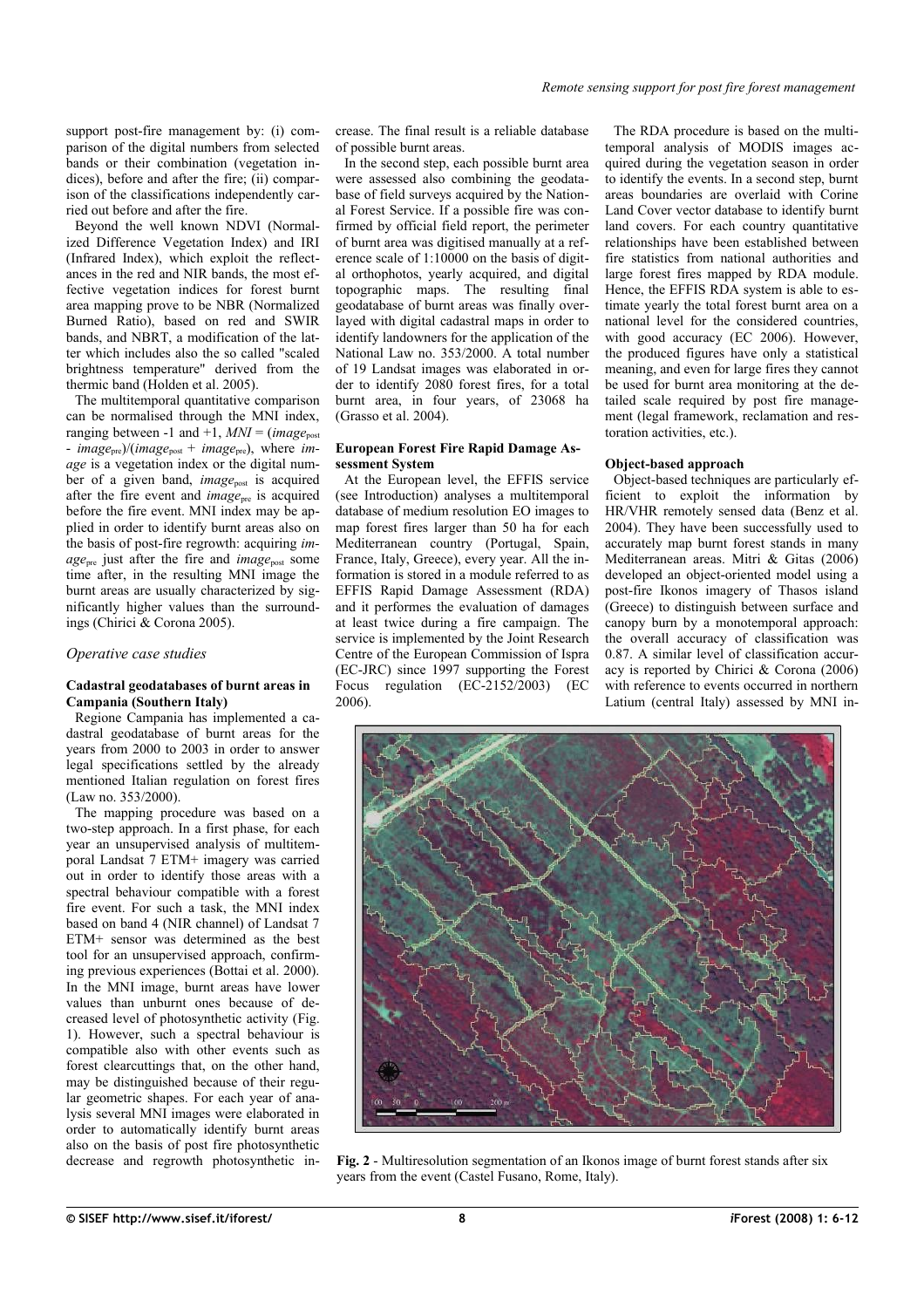dex applied to multitemporal QuickBird images. Chirici et al. (2006) also report the remote sensing assessment of post-fire forest recovery after a large wildfire occurred in the Cilento National Park (Southern Italy); the recovery dynamics was monitored by various approaches applied to multitemporal Landsat images from 1993 to 2004: the most accurate results were obtained by multiresolution segmentation and object-oriented classification, compared to pixel-based approaches. De Matteo et al. (2007) reported the possible operative use of segmentation techniques applied to QuickBird post-fire imagery in Alpine areas, with errors ranging from 3 to 20% in respect to field assessment.

[Fig.](#page-2-0) 2 shows an example of multiresolution segmentation of an Ikonos image of a Mediterranean forest stand six years after the fire. The obtained segments (polygons) delineating different patches of recovering vegetation are of direct support for stratification of restoration planning (no intervention, seeding, planting, etc.).

#### **Damage assessment**

Multispectral remotely sensed images are of great potential for classifying and mapping the severity of fire damages to forest vegetation. The overall view of the burnt areas and the possibility of analyzing multispectral reflectance make such imagery able to detect and qualify damages even better than visual assessment by field teams (Franklin 2001, Wang et al. 2004).

#### *Aerial assessment: the SIMiB project*

The SIMiB project (System for Mapping Forest Fires), funded by the Italian National Forest Service, has tested the Duncan



<span id="page-3-1"></span>**Fig. 3** - Light aerial vector Sky Arrow 650 TC and the ASPIS sensor.

MS4100 (*Duncan-Flir-Riegl*) sensor, a multispectral tool carried by an aerial light vector (SKY-ARROW 650TC). The sensor is based on three CCD cameras active in the visible and near-infrared bands and one active in the thermal infrared band. Infrared false colour digital images are produced and orthocorrected with a nominal accuracy of  $\pm$ 1 m in order to identify burnt area boundary, to map damage levels and to estimates emissions of  $CO<sub>2</sub>$  caused by forest fire and hypotethical recoils on Kyoto Protocol (Carlini et al. 2006). An example of a similar device suitably carried by light aerial vector for post-fire assessment is the ASPIS sensor [\(Fig.](#page-3-1) 3) developed by the University of Tuscia (Italy). The methodology has proven to provide successfully monitoring results over 2000 km<sup>2</sup> in Central Italy (Lazio) allowing to map forest burnt areas with an accuracy compatible with 1:10000 scale level. Remote sensing by aerial light vectors can be efficiently (in terms of imagery quality and cost) used to map and qualify with high accuracy damages on distinctive spots, and it is also particularly suitable for calibrating remotely sensed imagery of lower geometric resolution (Oertel et al. 2003).



<span id="page-3-0"></span>**Fig. 4** - Pansharpened near-infrared Ikonos image acquired after the forest fire in the woodland of Castelfusano (Rome, Italy). Burnt areas are in green and black. Unburnt areas are represented by the red canopies, characterized by high photosynthetic activity.

*Damage assessment by VHR satellite imagery*

Data acquired by the first commercial VHR satellite (Ikonos) were exploited in the framework of post-fire forest management activities carried out in the woodland of Castelfusano (Rome, Italy) after the crown fire occurred on July 2000. A damage severity map was elaborated interpreting NIR false color and NDVI images derived by a Ikonos image acquired on the  $20<sup>th</sup>$  of August 2000, integrated by GPS based ground survey. The following damage classes have been mapped: no damage (class 0); damages prevalently due to surface fire, most of vegetation of lower layers is damaged but most part of top canopy is undamaged (class 1); dominant top canopies are partially damaged, or the fire is patchy and damaged and undamaged areas are mixed together in a mosaic of elements smaller than the minimum mapping size of 0.5 ha (class 2); most of tree vegetation is significantly damaged by crown fire (class 3).

To support post-fire reclamation activities, a second map (precision logging map) was created pan-sharpening the NIR false color images elaborated by the composition of the bands 4, 3 and 2 [\(Fig.](#page-3-0) 4). The image had the resolution of the panchromatic channel (1 m), and it could be effectively overlaid to forest road and timber yarding network for supporting harvesting planning to remove burnt and partially unburnt material and to secure the area (Chirici et al. 2001).

#### *Field assessment and attribute spazialization*

The restoration of forest and other wooded land damaged by wildfires should be designed through the analysis of vegetation syndynamics and dendrostructural features of the residual stands.

For such tasks, the implementation of a network of field permanent geocoded sample plots is required to follow post-fire natural dynamics and regrowth effectiveness. The use of several small sample plots, of size around  $10-20$  m<sup>2</sup> in burnt forest stands, is usually better than a few large plots, at least considering the monitoring just after the fire (Corona et al. 1998). Attributes to be measured are, for instance: deadwood; tree natural regeneration (sexual and vegetative); vegeta-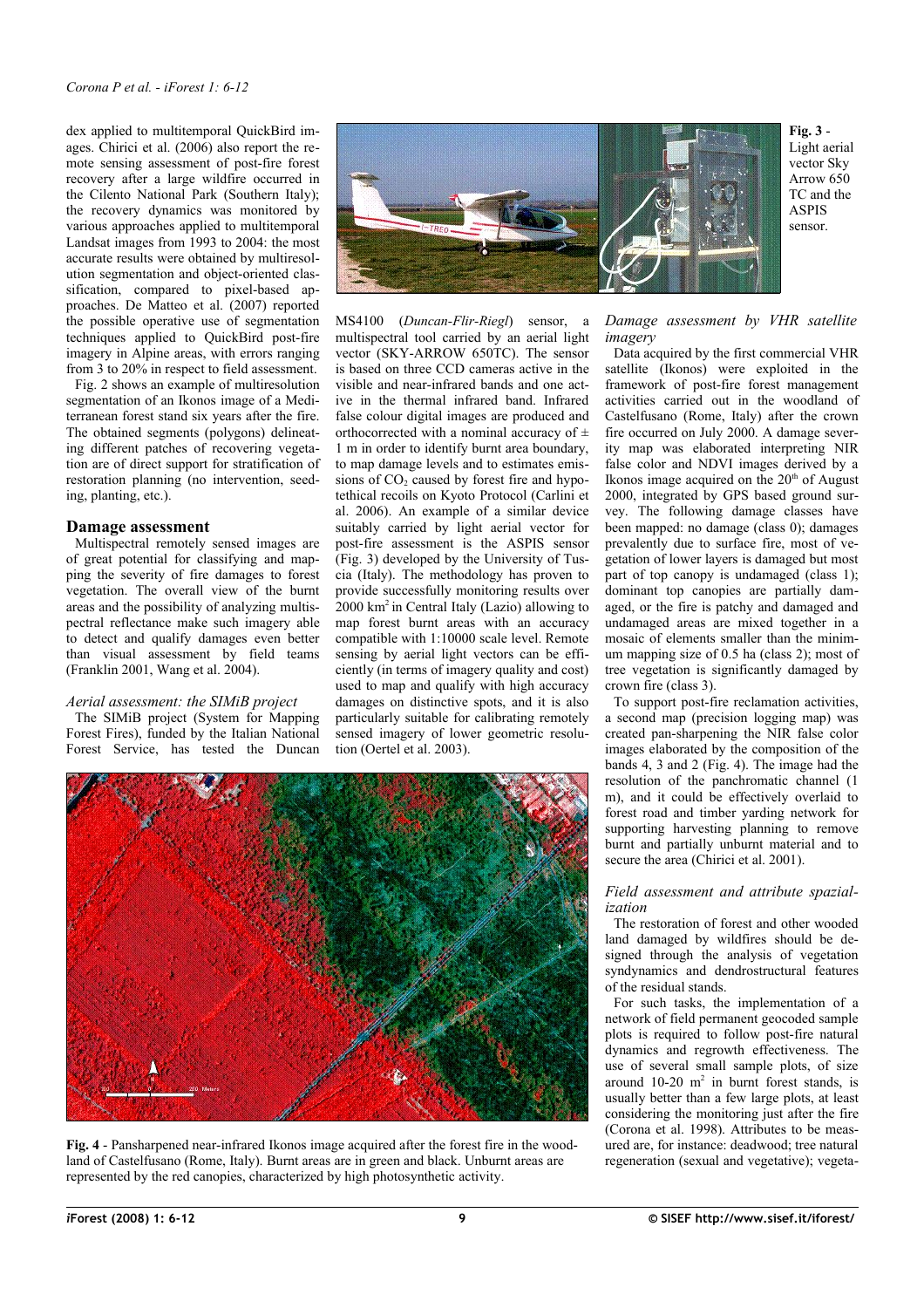<span id="page-4-1"></span>**Fig. 5** - Broadleaves natural regeneration index (gamic regeneration) spatialised on the basis of a multiregression analysis by QuickBird post-fire image and field data in the Castelfusano woodland (Rome, Italy).



tion diversity.

Field inventoried data may be spatialized in order to produce map of the main interesting attributes, using parametric or non-parametric statistical tools, and, preferably, integrating independent information from remotely sensed images (*e.g.*, through multiregression or *k*-Nearest Neighbour procedures).

An example of the application of a parametric correlation method to describe the post-fire broadleaves tree regeneration in the Castelfusano forest is presented in [Fig.](#page-4-1) 5. Post-fire natural regeneration mapping was carried out integrating GPS geocoded field data collected in 178 rectangular transects of 20 m<sup>2</sup> each with spectral data from a Quick-Bird image. Information acquired in the field were related to spectral data of the Quick-Bird image and to soil types in order to establish a statistical relationships for spatializing a tree regeneration index. A multiple linear stepwise regression procedure was succesfully applied: band 4 and SAVI (Soil Adjusted Vegetation Index) from QuickBird imagery resulted as the most significant predictors of the broadleaf sexual regeneration in the considered area.

## **Selected ongoing applied developments**

Research in the field of remote sensing

technology applied to support forest fire fighting (risk prediction, early detection) and monitoring has been rather active in the last decades. Most of the efforts are focused on large fires, as those carried out at EC-JRC leading to the mentioned EFFIS RDA service. However, it is deemed interesting to give here some selected hints on other ongoing applied research programs: more detailed information can be found on many Internet websites.

European Space Agency (ESA) developed a multi-year global fire atlas (ATSR World Fire Atlas) starting in the 1995 and based on data acquired by the Along Track Scanning Radiometer (ATSR) sensor on ERS-2 satellite, launched in 1995, and the Advanced Along Track Scanning Radiometer (AAT-SR) sensor on Envisat satellite, launched in 2002. Burning fires are classified measuring thermal infrared radiation at night by ATSR/AATSR sensors. These data are available to registered users online in near-real time (ESA asserts approximately six hours after the acquisition - [Fig. 6\)](#page-4-0).

As part of the GMES Service Elements Initiative of ESA, the Risk-Eos team defines, develops and delivers a set of experimental services for flood and fire risks management, utilizing the capabilities of satellite observation in combination with other data sources and models: the target is to map burnt areas and monitoring of vegetation evolution with decametric resolution (minimum mapping unit  $= 1$  ha). This service is currently delivered over various regions of Spain, France and Italy, in particular burn scar mapping is delivered in Basilicata, Sicilia and Sardegna region covering an area of 60000 km<sup>2</sup>. Complement to burn scars mapping is the rapid mapping products for large fires to support the International Charter for major events and local collectivities.

Potentially relevant activities are those by the COSMO-SkyMed project developed un



<span id="page-4-0"></span>**Fig. 6** - ATSR World Fire Atlas. Number of fires occurring monthly for France, Italy, Spain, Portugal and Greece from July 1996 to August 2007. Source: European Space Agency, 2007. [online: september 2007] URL: http:/www.esa.int/images/stats H.jpg.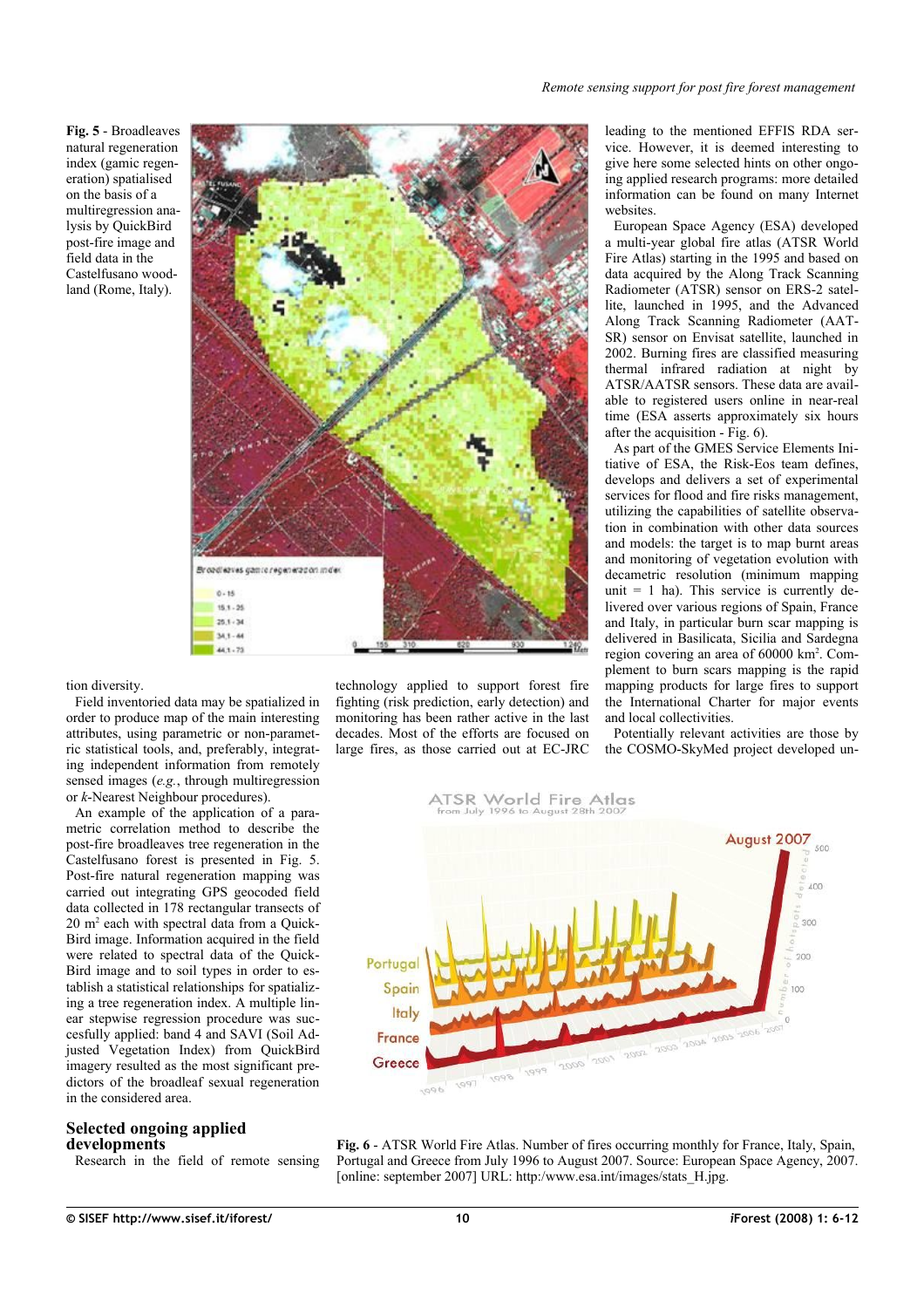der the responsibility of the Italian Space Agency. The service is based on a minisatellite constellation (4 medium-size satellites), equipped with a microwave high resolution synthetic aperture radar (SAR) operating in X-band, designed to pick up data of environmental interest with frequent revisiting time. The system will be devoted to the civil protection, environmental and climate monitoring, prevention of the catastrophes, control of the coasts, soil conservation, etc., mainly for the area of the Mediterranean (prevention, alarm, crisis management, post-crisis tools). The first two satellites were successfully launched on June 2007, while the launch of the other two satellites will be completed within the early 2009.

In the United States, fire fighting strategy is based on the idea of concentrating all the possible efforts to implement a unique coordinated service. The Geological Service coordinates the development of the Wildland Fire Support, an information service devoted to collect all data useful for prevention, alarm and monitoring of wild fires. The service is available on-line (http://www.geomac.gov) both for the citizens interested in having information of forest fires and for fire fighters who may also upload data from field monitoring. Near-real time monitoring programme, based on Modis and Noaa-Avhrr data, acquires daily images to identify hot spots and to monitor large events. Mapping activities are prevalently oriented to large fire monitoring because fire events in the USA cover frequently very large wild areas of difficult accessibility.

# **Conclusion**

The last International Wildland Fire Conference held in Sevilla (Spain, May 2007) has once more stressed the importance of proper strategies for post fire management based on sound monitoring, not only to pinpoint the actual consequences of wildfires on land cover, land use and the environment (climate included) but also to support effective interventions fostering ecological and economical restoration of the struck territorial systems.

This note has highlighted the potential of consistent remote sensing tools for surveying and monitoring burnt forest areas. However, applied research is still required, distinctively to develop and refine procedures for monitoring small fires (smaller than 10 ha) over large territories, like those typical of most European countries (Mediterranean ones included). Moreover, the assessment of forest burnt area is not enough: the development of reliable tools for the quantitative assessment of forest damages, biomass loss and carbon emissions due to wildfires is to be significantly advanced*.*

Futhermore, from a practical side, future research efforts needs to be oriented towards an effective integration of available data sources. For instance, for the implementation of a national system for mapping forest burnt stands at 1:10000 scale in a country like Italy or Spain, the most effective current scenario might be the modular integration of GPS field surveys with targeted acquisitions (with respect to areas difficult to be field-surveyed because of low accessibility or GPS signal lacking or in the case of very wide and/or very patchy fires) of multispectral imagery by aerial light vectors or satellites carrying VHR sensors, even eventually coupled with targeted acquisitions (one at the beginning and one at the end of the fire season) by medium resolution satellite imagery on larger scales.

## **Acknowledgements**

The work, carried out by the Autors in equal parts, has been partially funded by the Italian Ministry for Research and University under the project CarboItaly (FISR funds). The Authors thanks Agriconsulting S.p.A. for allowing the use of data presented in the paragraph "Cadastral geodatabases of burnt areas in Campania".

## **References**

- Benz UC, Hofmann P, Willhauck G, Lingenfelder I, Heynen M (2004). Multi-resolution, object-oriented fuzzy analysis of remote sensing data for GIS-ready information. ISPRS Journal of Photogrammetry & Remote Sensing 58: 239-258.
- Bottai L, Bagnoli M, Oradini A, Carnemolla S (2000). Satellite based monitoring of Tuscany wildfires. In: Remote sensing and forest monitoring (Zawila-Niedzwiecki T, Brach M eds), Office for Official Pubblications of the European Communities. European Commission, Luxembourg, Environment and quality of life series XII: 573-583.
- Carlini M, Valentini R, Belli C, Capitoni B, Papale D (2006). Progetto SIMIB: mappe degli incendi e valutazione dei danni da oggi a portata di mouse. Silvae 5: 73-98.
- Chirici G, Corona P, Dellisanti R, Di Giovine M, Marchetti M, Rossini P, Travaglini D (2001). Confronto e integrazione di dati telerilevati Ikonos e Landsat 7 ETM+ nella valutazione dei danni da incendio in ambiente mediterraneo: il caso della pineta di Castel Fusano. In: Atti, Conferenza ASITA, La qualità nell'informazione geografica, Rimini, volume I, pp. 529-537.
- Chirici G, Corona P (2005). An overview of passive remote sensing for post-fire monitoring. Forest@ 2 (3): 282-289. [online] URL: http:// www.sisef.it/forest@/
- Chirici G, Corona P (2006). Utilizzo di immagini satellitari ad alta risoluzone nel rilevamento delle risorse forestali. Aracne Editrice, Roma, Italy.
- Chirici G, Marchetti M, Mattioli W, Ottaviano M, Lamonaca A, Corona P (2006). Confronto di approcci correlativi per il monitoraggio satellitare del recupero post-incendio della vegetazione forestale. Atti della 10° Conferenza Nazionale

ASITA, Bolzano, 14-17 novembre 2006, pp. 685-690.

- Corona P, Saracino A, Leone V (1998). Plot size and shape for the early assessment of post-fire regeneration in Aleppo pine stands. New Forests 16: 213-220.
- Csiszar I, Denis L, Giglio L, Justice CO, Hewson J (2005). Global fire activity from two years of MODIS data. International Journal of Wildland Fire 14: 117-130.
- Davis MA, Curran C, Tietmeyer A, Miller A (2005). Dynamic tree aggregation patterns in a species-poor temperate woodland disturbed by fire. Journal of Vegetation Science 16: 167-174.
- De Matteo E, Colombo R, Meroni M, Comini B, Fracassi G, Cavini L, Olivieri M, Deligios G (2007). Delimitazione di aree boschive montane percorse dal fuoco mediante immagini satellitari ad alta risoluzione geometrica. Forest $(a)$  4 (3): 264-271. [online] URL: http://www.sisef.it/ forest@/
- Diaz-Delgado R, Lloret F, Pons X (2003). Influence of fire severity on plant regeneration by means of remote sensing imagery. International Journal of Remote Sensing 24: 1751-1763.
- EC (2006). Forest Fires in Europe 2005. European Commission, Joint Research Centre, Institute for Environment and Sustainability, Report No 6, EUR 22312 EN, Italy.
- Eva H, Lambin EF (1998). Burnt area mapping in Central Africa using ATSR data. International Journal of Remote Sensing 19: 3473-3497.
- Franklin SE (2001). Remote sensing for sustainable forest management. CRC Press, Boca Raton, **USA**
- Gitas I, Mitri G, Ventura G (2004). Object-oriented image analysis for burned area mapping using NOAA-AVHRR imagery in Creus Cape, Spain. Remote Sensing of Environment 92: 409- 413.
- Grasso E, Molinari P, Mandatori R (2004). Il catasto degli incendi boschivi della Regione Campania: un sistema su WEB per l'applicazione della Legge Quadro 353/2000. MondoGIS 44: 31-34.
- Henry MC, Hope AS (1998). Monitoring postburn recovery of chaparral vegetation in southern California using multi-temporal satellite data. International Journal of Remote Sensing 19: 3097- 3107.
- Holden ZA, Smith AMS, Morgan P, Rollins MG, Gessler PE (2005). Evaluation of novel thermally enhanced spectral indices for mapping fire perimeters and comparisons with fire atlas data. International Journal of Remote Sensing 26: 4801- 4808.
- Lentile LB, Holden ZA, Smith AMS, Falkowski MJ, Hudak AT, Morgan P, Lewis SA, Gessler PE, Benson NC (2006). Remote sensing techniques to assess active fire characteristics and post-fire effects. International Journal of Wildland Fire 15: 319-345.
- Lillesand TM, Kiefer RW, Chipman JW (2004). Remote Sensing and Image Interpretation. Fifth Edition. John Wiley & Sons, USA.
- McHugh C, Kolb TE (2003). Ponderosa pine mor-